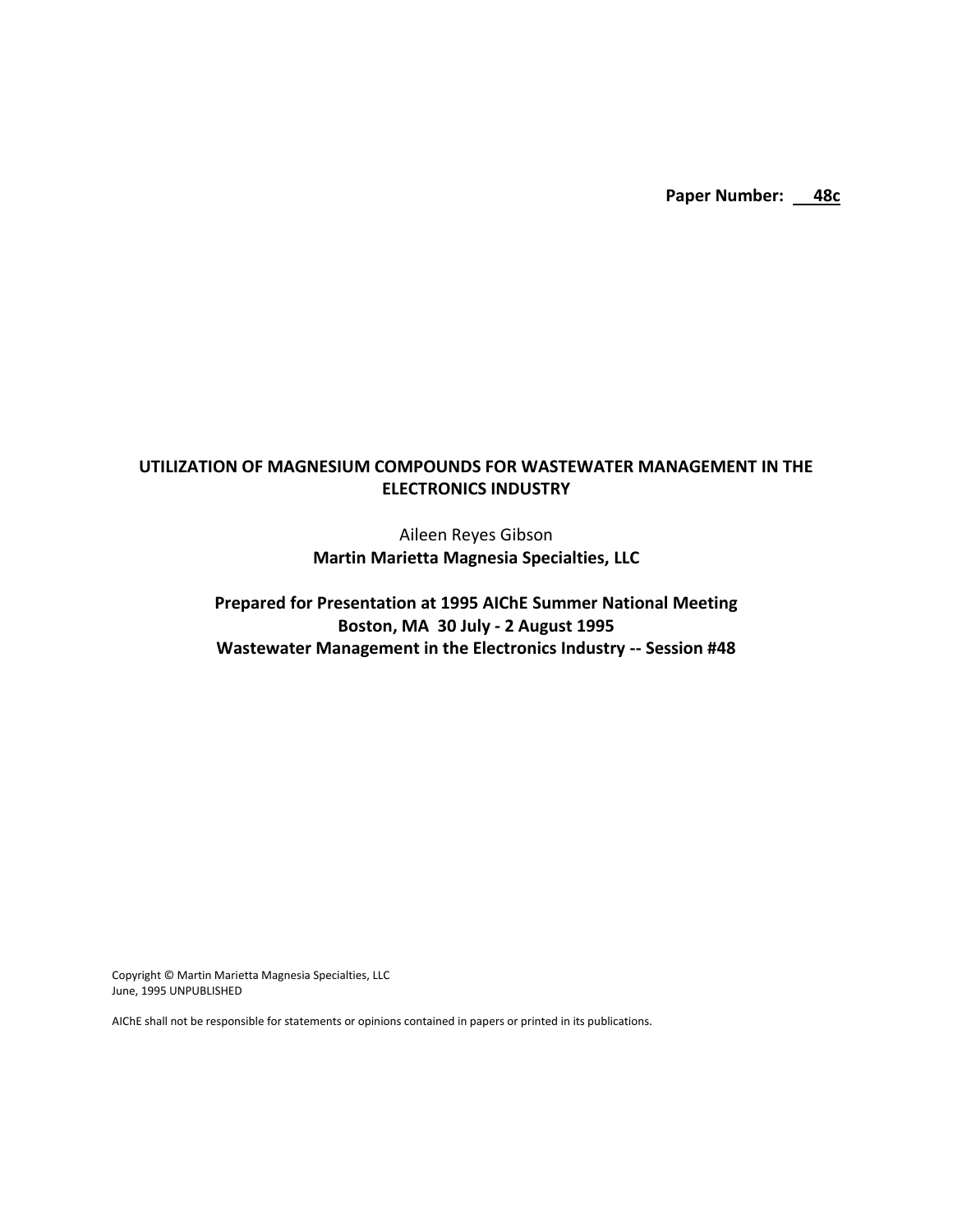## **Utilization of Magnesium Compounds for Wastewater Management in the Electronics Industry**

#### by Aileen Reyes Gibson

As environmental regulations become more stringent on the quality of effluent discharged into natural waterways and municipal treatment facilities, electronic component manufacturers must employ effective treatment methods to meet these more strict discharge requirements. One treatment method which has proven itself as a viable technology for approaching zero discharge is the utilization of magnesium compounds for neutralizing acid waste streams and removing metals such as zinc, trivalent chromium, lead, nickel, iron, copper, and cadmium from wastewater via chemical precipitation and adsorption. Magnesium compounds, such as magnesium hydroxide and magnesium oxide, have been used in the treatment of acid rinse water from drag-out stations, process solutions from etching baths, floor spills, spent plating baths, and other wastewater streams generated by printed circuit board manufacturers, semiconductor manufacturers, electroplaters, and metal platers. The benefits of magnesium compounds over the other commonly used alkalis such as caustic soda, lime, and soda ash make it a cost-effective alternative for acid neutralization and metal precipitation.

#### **CONVENTIONAL ALKALIS**

Acid neutralization of wastewater is generally accomplished by adding a conventional alkali such as caustic, lime, soda ash, or one form of the magnesium compounds to raise the pH of the waste stream. Caustic soda, or sodium hydroxide (NaOH), is the most commonly used chemical for acid neutralization due to its ease of addition by relatively straightforward and inexpensive feed systems. However, caustic is a toxic and corrosive chemical that must be handled cautiously. Workers that use caustic must strictly adhere to safety procedures and wear appropriate protective clothing and goggles. One inadvertent splash of caustic in the eye can cause permanent loss of vision, while contact with the skin can cause severe burns. In addition, caustic spills must be cleaned up immediately by a hazardous clean-up crew to prevent environmental damage since sodium salts entering the environment can cause adverse effects in animals and vegetation. With a relatively high freezing point of 13.9°C (57°F), 50% caustic requires indoor storage or heat-tracing equipment (Teringo, 1990).

Lime, the least costly source of hydroxide ion available, is slaked to calcium hydroxide (Ca(OH)<sub>2</sub>) prior to acid neutralization, therefore requiring the additional cost associated with the installation and maintenance of feed and slaking equipment. If quicklime (CaO) is used, it must be stored in air-tight bins to prevent air-slaking since it is hygroscopic. Moisture in the air produces a destabilizing effect by air slaking quicklime into agglomerated particles, which may eventually coat and plug up pipes. Maintenance problems also arise when lime is used for acid neutralization due to an insoluble calcium sulfate (gypsum) scale formation on equipment, excessive wear on valves and pumps due to undissolved lime grit, and increased suspended solids in the treated water. Hydrated lime slurry tends to bulk and bridge in storage tanks, and therefore requires special agitation systems on cone bottom tanks. Like caustic, lime can cause permanent eye damage and severe irritation or systemic injury to the skin due to absorption. Also, lime dust can cause intolerable irritation to the nose and throat thus necessitating special dust collection systems and protective clothing.

Soda ash, or sodium carbonate (Na<sub>2</sub>CO<sub>3</sub>), is not particularly corrosive by itself, but like caustic,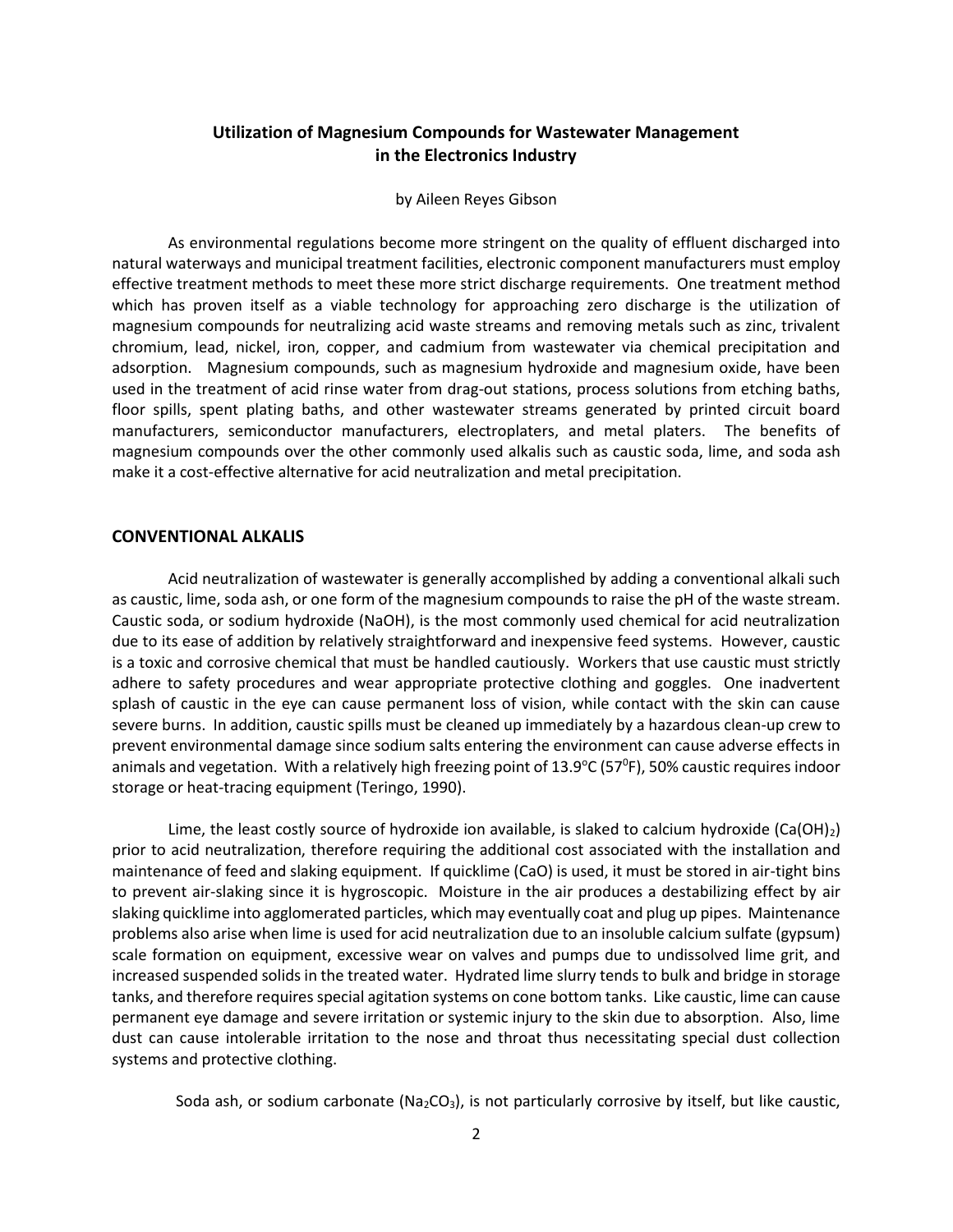can impact the environment by contributing sodium salts which are harmful to animals and vegetation. It is not a difficult alkali to dissolve, however, it requires heat-traced or insulated storage tanks since its freezing point, once dissolved in water, is at 26.7°C (80°F) (Louchart and Papamarcos, 1988). When neutralizing acidic wastewater, soda ash causes foaming which can be difficult to handle.

As opposed to the aforementioned alkalis, magnesium hydroxide  $(Mg(OH)_2)$  and magnesium oxide (MgO) pose little danger to the environment and human health. Magnesium hydroxide, an aqueous white slurry containing 55% to 60% solids, is essentially the same ingredient as "Milk of Magnesia" which is used for medicinal purposes to neutralize stomach acids. This magnesium hydroxide slurry, however, is a non-pharmaceutical grade alkali utilized for neutralization of acidic wastewater. Although relatively low in toxicity, magnesium hydroxide slurry can cause abdominal cramps or diarrhea if ingested in large quantities.

Because they are classified as low-degree health hazards and non-corrosive materials, these magnesium compounds are safe to handle and require no special safety procedures. Unlike lime and caustic which liberate heat with the addition of water, magnesium hydroxide is not exothermic, and is classified as a weak base, making it much safer to handle (Teringo, 1987). Magnesium oxide, on the other hand, will liberate heat when hydrated to magnesium hydroxide, but this conversion is not needed to neutralize acids as the unhydrated form is just as effective in most cases. Provisions for dust control, however, may be necessary as magnesium hydroxide and magnesium oxide powders may be dust nuisances. In the event of a spill, minimal environmental impact would result since magnesium hydroxide has low solubility, and magnesium is considered an essential nutrient to normal plant, animal, and human growth.

Freezing of magnesium hydroxide slurry is not a common occurrence as with caustic or soda ash since its freezing point is the same as water (i.e. 0°C (32°F)). In cold climates, precautions should be taken to heat-trace or insulate the storage tanks. Mild, intermittent agitation is required to keep the solids from settling over a prolonged storage; however, some magnesium hydroxide manufacturers can supply stabilized slurry that needs only infrequent agitation. Since the quality of magnesium hydroxide varies depending upon the manufacturer, the slurry can be highly viscous (i.e.  $>0.4$  Pa $\Omega$ s ( $>400$  cps)), thus requiring careful selection of agitators, pipes, valves, and pumps.

#### **ACID NEUTRALIZATION**

In the manufacturing of electronic components such as semiconductors, capacitors, transformers, and printed circuit boards, vats of sulfuric, hydrochloric, and nitric acid are used to clean and polish metal chips and boards. As a result, the acidic rinse water that is generated must be neutralized with an alkali prior to being discharged. When comparing the "neutralization value" of the neutralizing agents, magnesium compounds have an advantage over the other alkalis. Less magnesium hydroxide or magnesium oxide by weight is required to neutralize the same amount of acid as caustic, hydrated lime, and soda ash. The reason for this is that the percent hydroxide, or that portion of the chemical which actually neutralizes the acid, is 27% greater for magnesium compounds as compared to hydrated lime, 37% greater than caustic, and 82% greater than the hydroxide equivalent of soda ash. Figure 1 shows that less magnesium hydroxide and magnesium oxide are required to neutralize one ton of sulfuric or hydrochloric acid than other conventional neutralizing agents. Table 1 compares the properties of each alkali.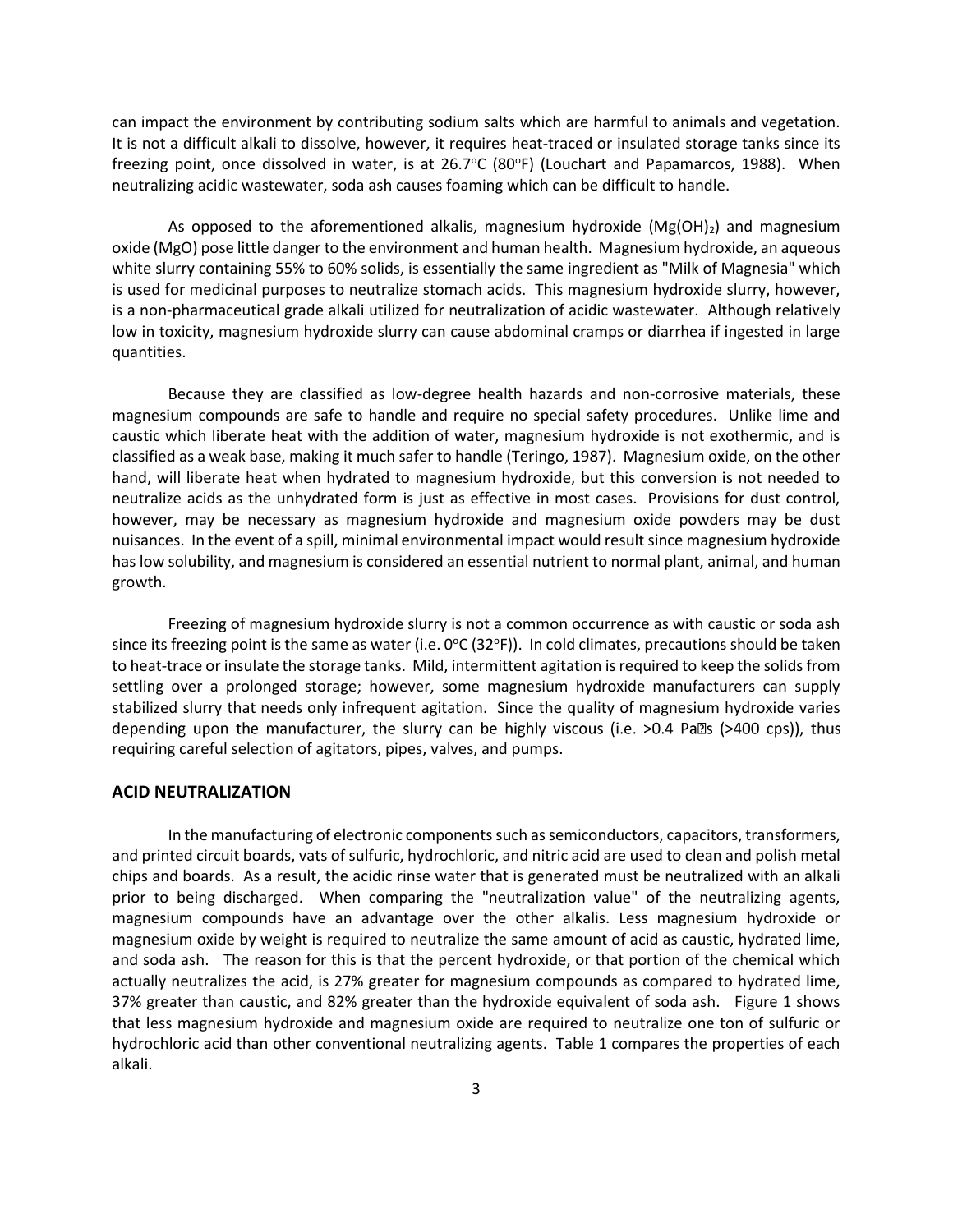

**Figure 1**

| Table 1                                 |  |  |  |  |  |
|-----------------------------------------|--|--|--|--|--|
| <b>Physical and Chemical Properties</b> |  |  |  |  |  |
| of Different Alkalis                    |  |  |  |  |  |

|                   | <b>Property</b>                    |                | <b>NaOH</b> | Ca(OH) <sub>2</sub> | Na <sub>2</sub> CO <sub>3</sub> | $Mg(OH)_2$          | <b>MgO</b>                                                        |
|-------------------|------------------------------------|----------------|-------------|---------------------|---------------------------------|---------------------|-------------------------------------------------------------------|
|                   | Molecular weight                   |                | 40.01       | 74.09               | 105.99                          | 58.32               | 40.30                                                             |
|                   | Ratio to $Mg(OH)_2$                |                | 1.37        | 1.27                | 1.82                            | 1.00                | 0.69                                                              |
| Percent hydroxide |                                    |                | 42.51       | 45.91               | $\ast$                          | 58.32               |                                                                   |
|                   | Solubility in water <sup>1</sup> , |                |             |                     |                                 |                     |                                                                   |
|                   | $g/L$ H <sub>2</sub> O             |                | $1030^2$    | $1.70^{3}$          | 294.00 <sup>3</sup>             | 0.0117 <sup>3</sup> | 0.0062 <sup>4</sup>                                               |
|                   | Freeze point <sup>9</sup> , °C     |                | $13.9^{5}$  | 0 <sup>6</sup>      | $26.7^{7}$                      | $0^8$               |                                                                   |
|                   | Reactive pH maximum                |                | 14          | 12.5                | 11.6                            | 9.0                 | 9.5                                                               |
| $\mathbf{1}$      | Linke, 1965.                       | 5              |             | 50% solution        | 9                               |                     | Louchart and Papamarcos, 1988.                                    |
| $\overline{2}$    | $12^{\circ}$ C                     | 6              |             | 30% solids slurry   | $\ast$                          |                     | Na <sub>2</sub> CO <sub>3</sub> indirectly provides hydroxyl ions |
| 3                 | $25^{\circ}$ C                     | $\overline{7}$ |             | 15% solution        |                                 |                     | by providing carbonate ions that combined                         |
| 4                 | $20^{\circ}$ C                     | 8              |             | 58% solids slurry   |                                 |                     | with hydrogen jons, thus dejonizing wat                           |

 $20^{\circ}$ C

7 15% solution by providing carbonate ions that combine<br>8 58% solids slurry by providing carbonate ions thus deionizing water. <sup>8</sup> 58% solids slurry with hydrogen ions, thus deionizing water.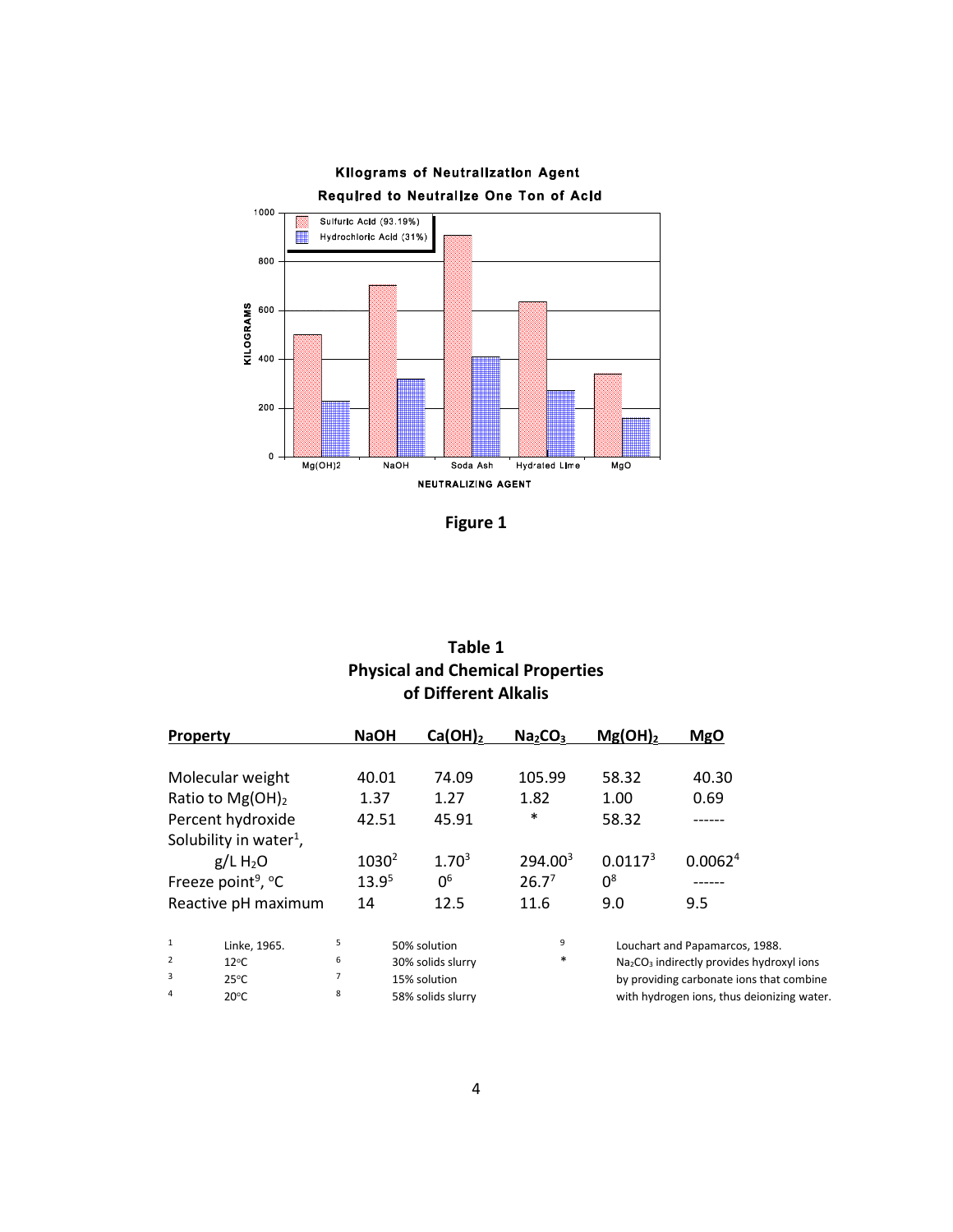Since less magnesium compound is required in the neutralization of hydrochloric acid, the total dissolved salt in the effluent stream is reduced. However, in the neutralization of sulfuric acid, there is less magnesium sulfate dissolved in the effluent than there is sodium sulfate. When lime is used to neutralize sulfuric acid, calcium sulfate (gypsum) precipitates from solution leaving less total dissolved salt than magnesium compounds and caustic, but significantly increases the amount of sludge produced. Gypsum can produce supersaturated solutions resulting in further precipitation downstream of the neutralization (Foreman, 1993). From Table 2, comparison of sulfuric acid treatment with different alkalis shows the amount of insoluble substances (i.e. sludge) produced versus the total dissolved substances left in solution.

# **Table 2 Comparison of Sulfuric Acid Treatment With Different Alkalis (1 Ton of 100% H2SO4)**

| <b>Alkali</b>     | <b>Insoluble</b><br>Substances, kg | <b>Total Dissolved</b><br>Substances, kg |
|-------------------|------------------------------------|------------------------------------------|
| $Mg(OH)_2$ , MgO  | $\leq 9$                           | 1108                                     |
| Caustic Soda      | $\leq 9$                           | 1308                                     |
| Lime <sup>*</sup> | 1594                               | < 22.7                                   |

\* Forms Insoluble CaSO4 . 2H2O (Gypsum)

 In many localities, the maximum pH limit for wastewater discharge is 9.0 to 10.0. Compared to other common acid neutralizers, magnesium compounds are less likely to exceed this limit in the event of over-addition. Magnesium compounds have a unique, built-in pH buffering capability known as the common ion effect, which prevents the pH from exceeding 9.0 for magnesium hydroxide and 9.5 for magnesium oxide. A saturated solution of magnesium hydroxide or magnesium oxide has a pH of 10.5, whereas a 1N solution of caustic has a pH of 14, a 0.1N solution of soda ash has a pH of 11.6, and a saturated solution of hydrated lime has a pH of 12.4.

Due to their buffering ability, magnesium compounds, even in large excesses, will not cause the pH to rise much above 9.0 - 9.5 when neutralizing sulfuric acid. The excess solid does not dissolve until more acid is added due to the low solubility of magnesium hydroxide. Hydrated lime and caustic, on the other hand, can exceed pH 12 and 13, respectively, even with small excesses when neutralizing the same acid. As a result, many facilities must use acid to readjust the pH in cases of over-addition to bring the pH within the discharge limit. Magnesium compounds are therefore much more forgiving in terms of over-addition, and less likely to cause the pH to be out of compliance.

Since magnesium compounds are sparingly soluble in water, they produce a limited amount of hydroxyl ions, which must be consumed by the acid before more magnesium hydroxide particles dissolve to provide additional hydroxyl ions. As a result, the rate at which neutralization occurs is slower than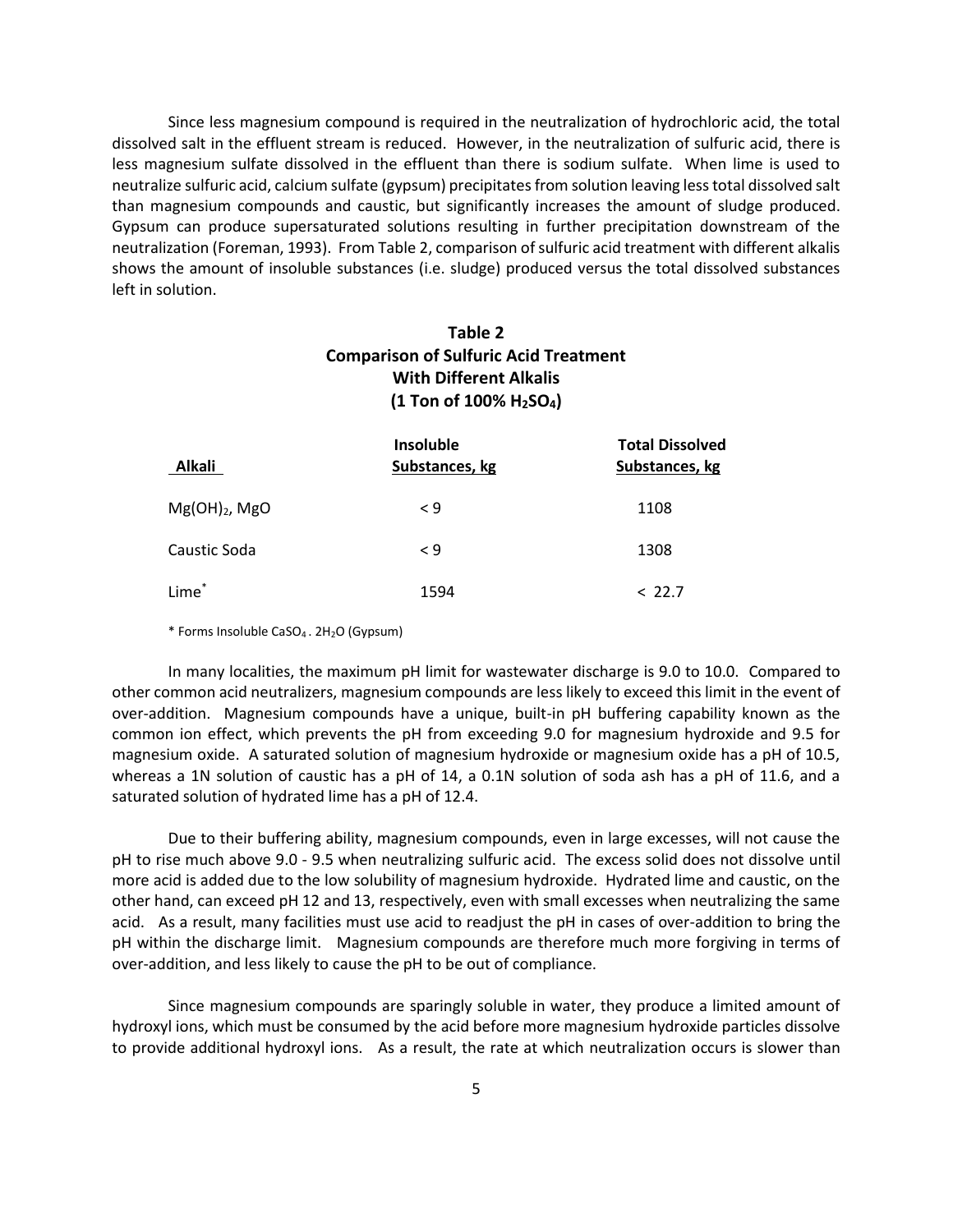that of the other alkalis. Below a pH of 5, the reaction is rapid; above a pH of 5, the rate of neutralization is slower as the rate controlling mechanism changes from being a surface reaction with protons to being a diffusion of magnesium hydroxide from the surface into the solution (Foreman, 1993). Therefore, as neutrality is approached, the rise in pH becomes slower. Since hydrated lime and caustic are more soluble than magnesium compounds, they dissociate rapidly in water to provide hydroxyl ions for neutralization, and once either of these alkalis are added to wastewater, the pH rises almost immediately to the final pH. With magnesium compounds, the pH rise is more gradual as seen in Figure 2. For magnesium oxide powders that are added directly into the wastewater, the rate of neutralization is faster than that for magnesium hydroxide slurry due to the exothermic reaction taking place as magnesium oxide hydrates. Based upon the surface area of the magnesium oxide particle, the rate of neutralization is faster for high surface area MgO than for low surface area MgO (see Figure 2).





### **METAL PRECIPITATION**

Metals are essential to all electronic components due to their conductive and resistive properties. The most common forms of application are electroless and electrolytic plating in which an adherent metallic coating is deposited on an electrode to produce a surface with properties or dimensions different from those of the basic metal. Chemical etching, which is used in the electroplating preclean operations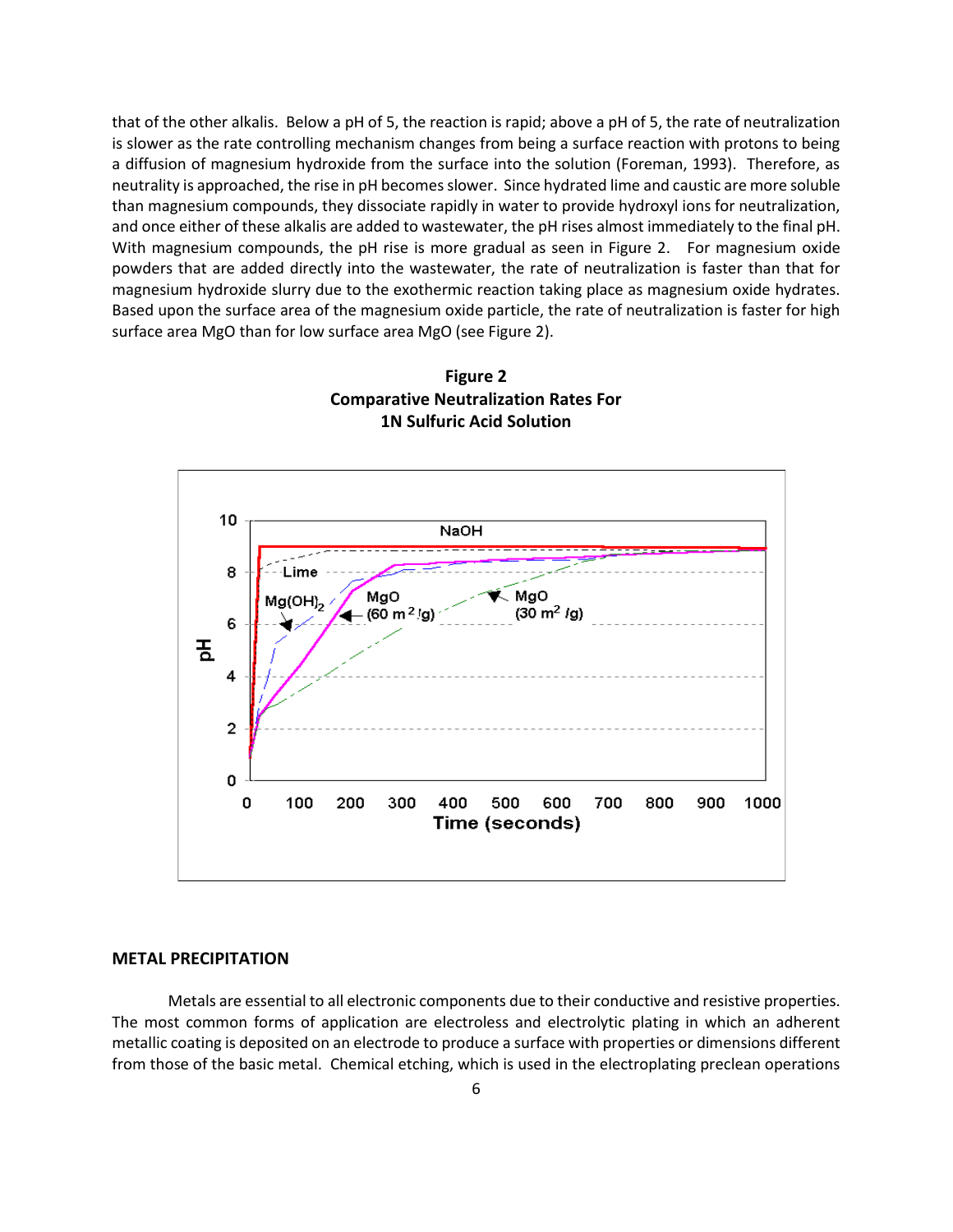or in the removal of excess surface metal, is also a major source of metallic contaminants (Nunno et al., 1988).

In the printed circuit board and electroplating industry, process wastes and rinse water, which are generated from the etching and metal plating baths, typically contain metal concentrations in the final effluent that exceed pretreatment standards for discharge. Conventional treatment methods such as chemical precipitation have been used to reduce the metal concentrations in these effluents to meet specific discharge limits.

Chemical precipitation of metals such as copper, lead, zinc, chromium, nickel, and cadmium can be achieved by addition of an alkali such as caustic, hydrated lime, or one of the magnesium compounds to acidic wastewater. Precipitation occurs as the pH of the wastewater is raised to a point where the metal (cation) reacts with the hydroxyl ions to form an insoluble metal hydroxide.

| Examples: | $Pb_{(aq)}^2$ + 2OH $_{(aq)}^2$ $\rightarrow$ Pb(OH) <sub>2</sub> (solid)            |  |  |  |
|-----------|--------------------------------------------------------------------------------------|--|--|--|
|           | $Cr_{(aq)}^{+3}$ + 3OH $_{(aq)}^{\bullet}$ $\rightarrow$ Cr(OH) <sub>3</sub> (solid) |  |  |  |

Metal hydroxides precipitate at various pH levels depending upon the type of metal. Metals such as chromium become more insoluble as the pH is increased to its minimum solubility point, which is in the pH range of 8.0 - 9.0. Figure 3 shows the solubility curve of trivalent chromium as a function of pH. As the pH is increased beyond this optimum pH, the insoluble metal hydroxide starts to go back into solution. However, because the maximum pH that can be achieved by magnesium hydroxide is 9.0, resolubilization of the precipitated metal is less likely to occur than if caustic or hydrated lime were employed.



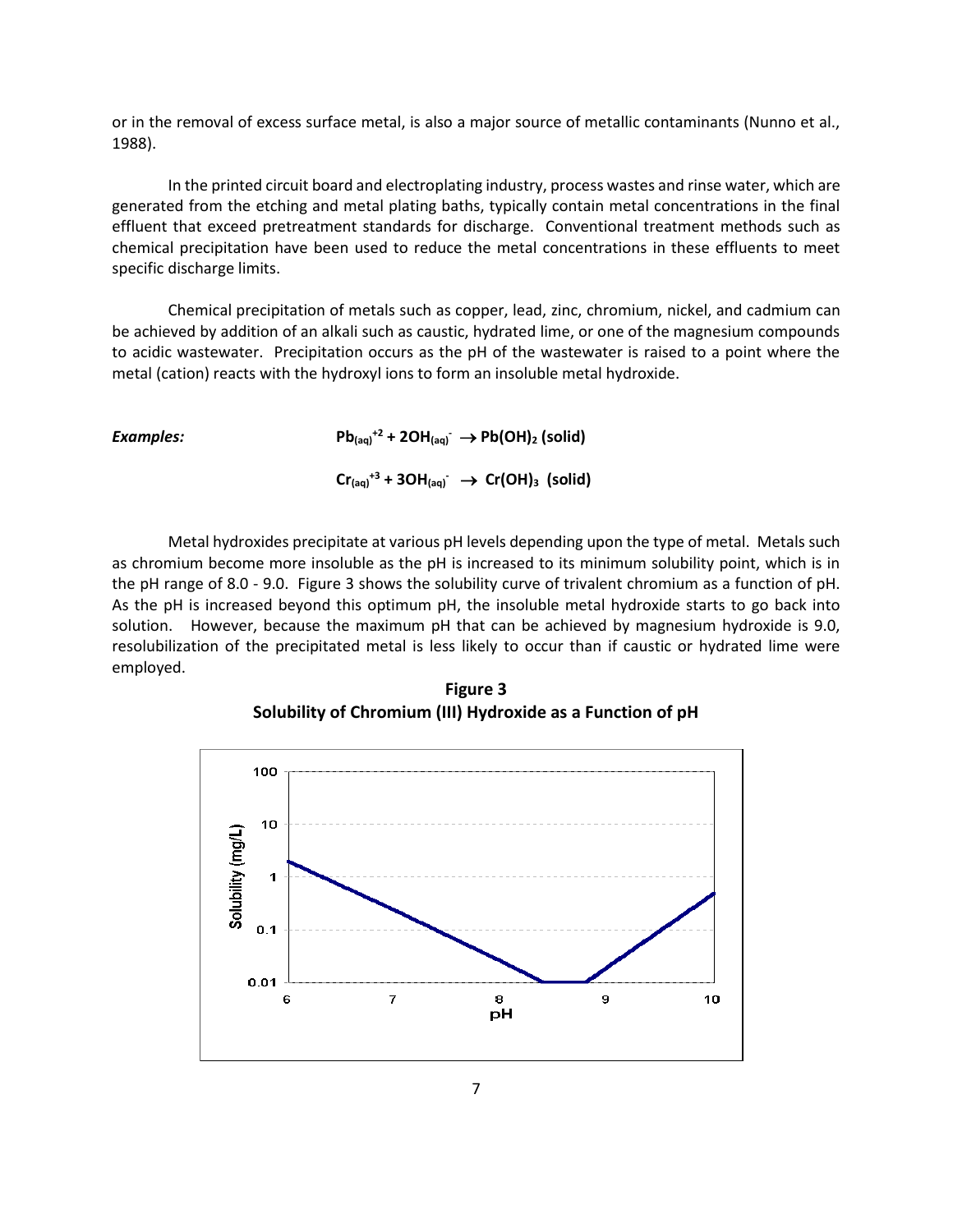As mentioned previously, acid neutralization using hydrated lime and caustic occurs rapidly as compared to using magnesium compounds. This is also true for precipitating metals from acid waste streams as seen in Figure 4 which shows neutralization of a 290 mg/L trivalent chromium solution. During the dissociation of hydrated lime or caustic in the presence of metals, the hydroxyl ions combine with the metal ions so quickly that there is little time for crystal growth of the metal hydroxides. Instead, small friable particles result that entrain large amounts of water thus contributing to the overall sludge volume produced. The sludge formed is gelatinous making filtration difficult and time consuming.





Due to the low solubility and slow dissociation of magnesium compounds, the pH of the wastewater increases until it reaches the point where the metal begins to precipitate out of solution. At this pH level, the magnesium compound dissolves at the same rate at which the released hydroxyl ions are reacting with the metal (Teringo, 1990). The pH remains stable through this quasi-equilibrium until all the metal hydroxide is precipitated and a buildup of hydroxyl ions causes the pH to increase again. In a multi-metal contaminated waste stream, the pH will proceed upward to the next metal's minimum solubility pH. In cases where high metal concentrations are present (i.e. > 100 mg/L total metal), the reaction time is slower than if low concentrations were present. This longer reaction time, however, allows for crystal growth development which results in larger particles. The sludge produced is a dense, compact sludge which is much easier to dewater.

As magnesium compounds require this extra reaction time, sufficient retention time for neutralization must be provided. To increase the rate of reaction, however, an excess of magnesium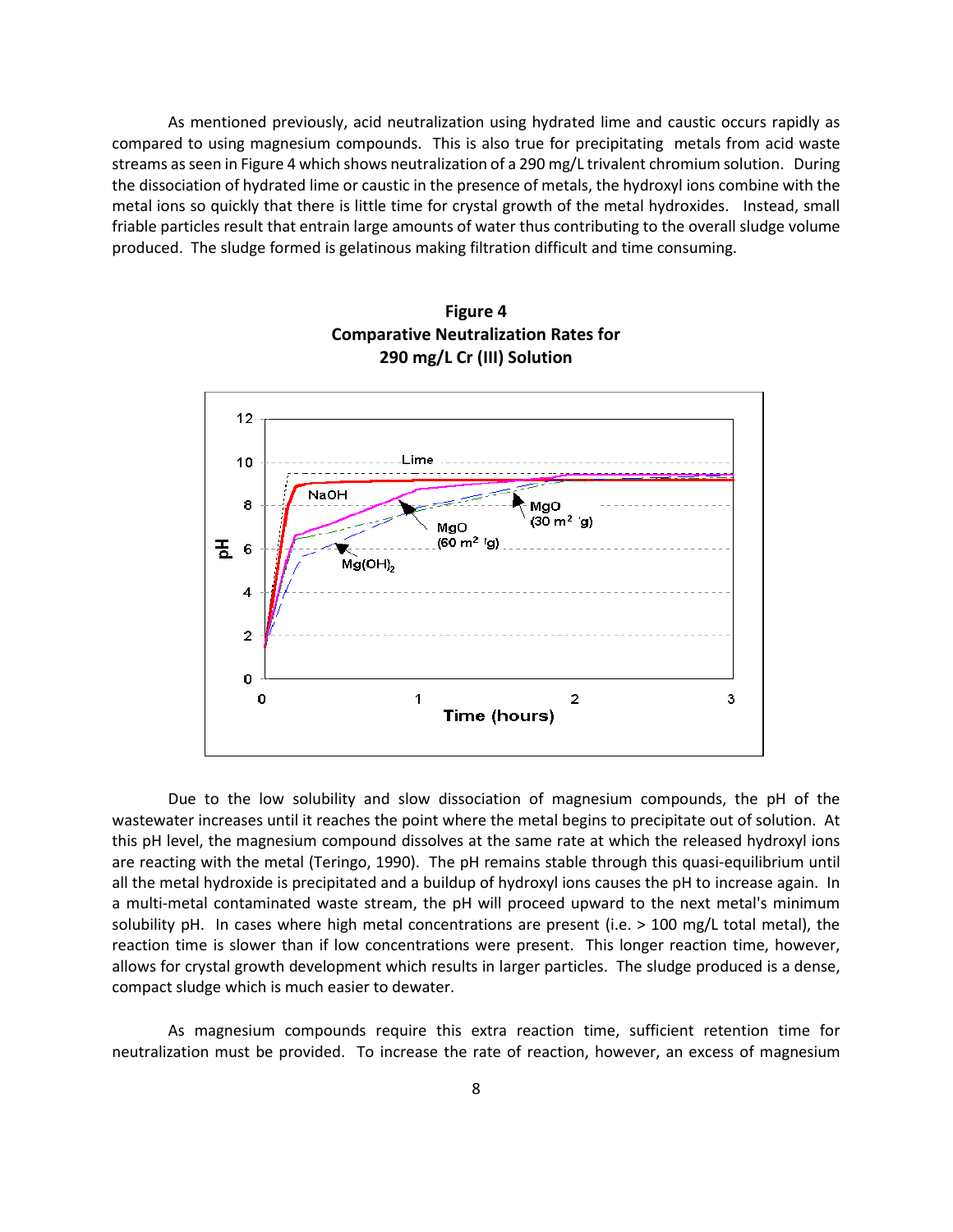hydroxide needed for 100% neutralization (typically 1% to 20% excess) may be added without exceeding the buffer pH of 9.0. (Excesses beyond 15% - 20% of the stoichiometric dosage may not be economical. The excess must be limited to prevent driving up the cost of solids disposal.)

Depending upon the composition of the waste stream, magnesium compounds can reduce sludge volume by as much as 60%. This benefit, along with a higher percent solids sludge, decreases the amount of filter press time needed and reduces sludge disposal costs. Figure 5 and Figure 6 depict the typical sludge characteristics produced by magnesium compounds after neutralizing lab prepared chrome and copper solutions of the same concentration. After a 30 minute settling time, the volume of particulate sludge produced is less for magnesium hydroxide slurry than for the other alkalis. In addition, this sludge is of a higher percent solids with increased porosity and permeability thus making dewatering an easier process. Since the sludge produced by magnesium compounds is dense and not gelatinous, the sludge settles faster and may not require as much flocculent usage as when caustic and hydrated lime are used as the neutralizing agents.

Aside from chemical precipitation, magnesium compounds have another added benefit of being able to remove metals through surface adsorption. If a certain pH level cannot be achieved within a specified retention time by magnesium compounds, the metals may be adsorbed onto the surface of the magnesium hydroxide or magnesium oxide particles despite the lack of an acceptable pH level (Teringo, 1987). A patented granular, magnesium-based adsorbent utilizes this mechanism to remove metals from mildly acidic waste streams prior to discharge.





**Figure 5**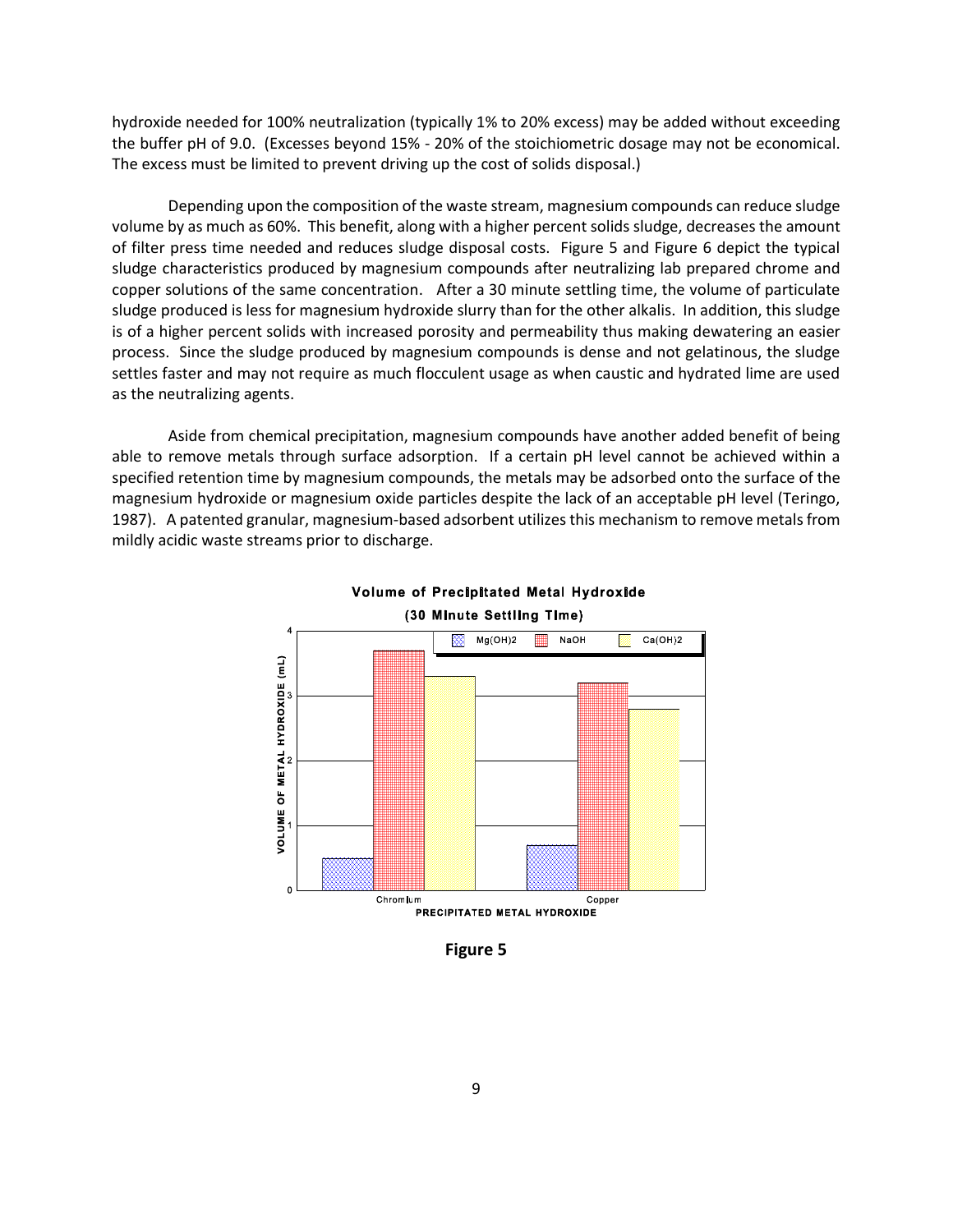

**Figure 6**

#### **GRANULAR, MAGNESIUM-BASED ADSORBENT**

In cases where chemical precipitation is not completely successful in reducing metal concentrations in the wastewater to comply with discharge regulations, additional treatment techniques such as reverse osmosis, ion exchange, and activated carbon are often employed to reduce the metal concentrations sufficiently for discharge. One new approach to tertiary treatment is a patented granular, magnesium-based adsorbent that uses surface adsorption via ion exchange to remove metal ions from mildly acidic (pH 4.0) to mildly alkaline (pH 8.5) rinse water and plating baths, while simultaneously neutralizing the acidic components of the waste stream. The medium is often used as a polishing filter downstream of primary and secondary treatment to remove trace soluble metals (< 20 mg/L) and filter out the insoluble metals. Typical applications, however, have included wastewater with metal concentrations up to 220 mg/L.

The granular adsorbent functions as an inorganic ion exchange medium where a  $Mg^{++}$  ion exchanges with a metal ion  $(M^{*x})$  as shown in the following equation:

### $Mg(OH)$ <sub>2 (adsorbent)</sub> +  $M_{(aq)}^{+2}$   $\rightarrow$   $M(OH)$ <sub>2 (adsorbent)</sub> +  $Mg_{(aq)}^{+2}$

In this equation, the metal ion is shown as divalent, but any multivalent metal ion may be adsorbed provided the ion exists as a free cation in solution. Anionic species, such as complexed or chelated metals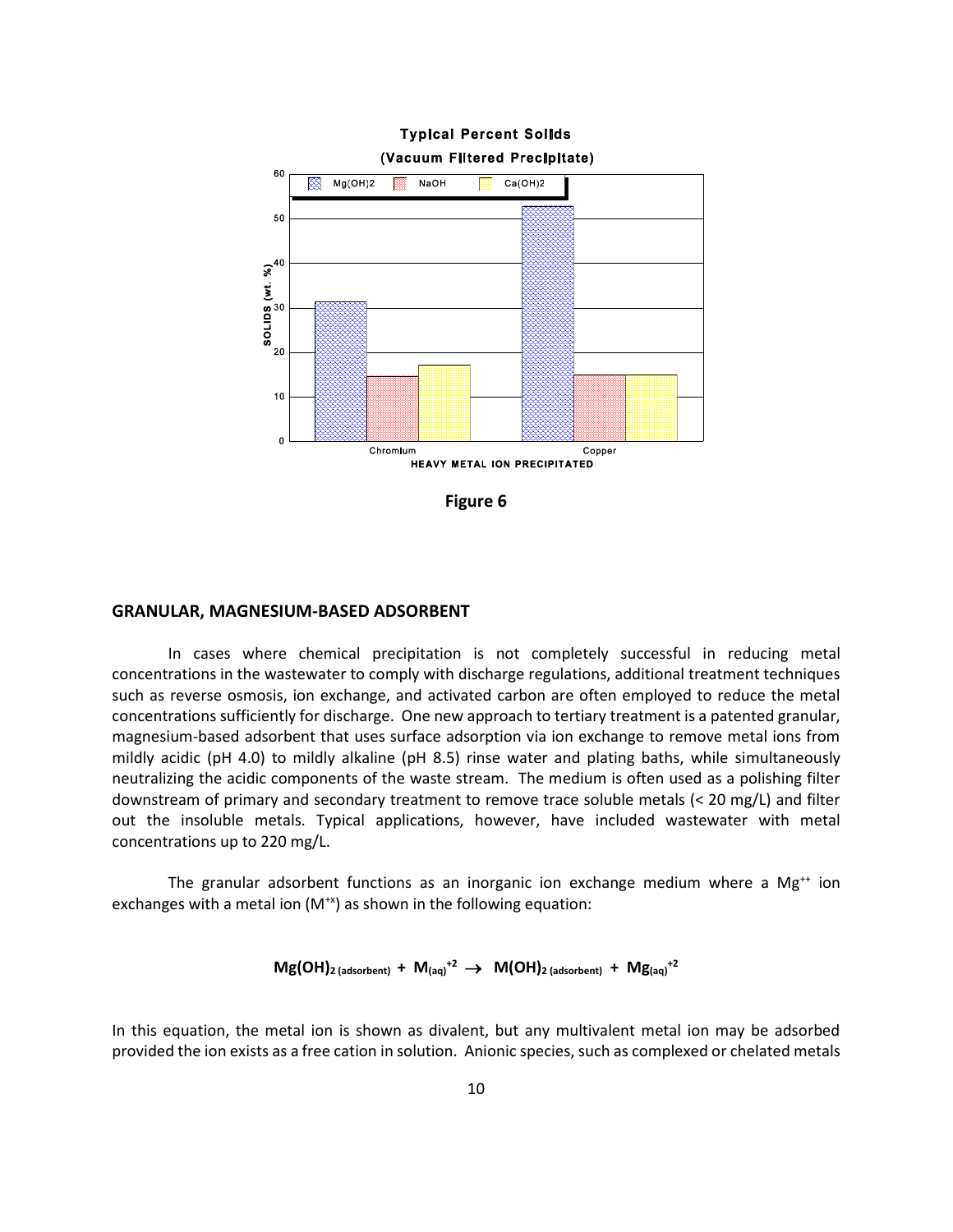(e.g.  $Cr_2O_7^2$ , Cu-EDTA, etc.), cannot exchange for the magnesium, and are therefore not adsorbable by this medium.

Metal hydroxides that are less soluble than magnesium hydroxide can be successfully treated and are shown in Table 3. Metal hydroxides such as copper and lead hydroxides both have solubilities (2.8 x 10<sup>-7</sup> and 2.2 x 10<sup>-7</sup> respectively) much lower than magnesium hydroxide (2.2 x 10<sup>-4</sup>) and are readily adsorbed by the granular, magnesium-based adsorbent. Calcium hydroxide, however, is much more soluble (2.5 x 10<sup>-2</sup>) than magnesium hydroxide, and is therefore not adsorbed by the medium.

In order for the medium to effectively remove target metals from solution, a minimum empty bed contact time of eight minutes is recommended. Laboratory tests have shown that effluent metal concentrations can be lowered to 0.01 mg/L or less with sufficient contact time. Shorter contact times may result in less efficient removal of the target metal.

Like ion exchange mediums, this adsorbent is regenerable with dilute acid backwash. The spent acid regenerant is returned to the primary precipitation step for treatment or to metal recovery. If regeneration is not preferred, proper disposal of the saturated medium in accordance with local, state, and federal regulations is employed. Periodic backwashing with air and water is highly recommended to keep the bed friable and free of particulates.

| Metal Hydroxide            | $K_{sp}$                 |   | Solubility, mole/L     | <b>Temperature</b> |
|----------------------------|--------------------------|---|------------------------|--------------------|
| $^1$ Cu(OH) <sub>2</sub>   | $2.2 \times 10^{-20}$    |   | $2.8 \times 10^{-7}$   | Room temp.         |
| $^{2}Cd(OH)_{2}$           | $1.7 \times 10^{-15}$    |   | $1.2 \times 10^{-5}$   | $25^{\circ}$ C     |
| ${}^3Cr(OH)_3$             | $1.7 \times 10^{-24}$    |   | $1.2 \times 10^{-8}$   | Room temp.         |
| $4$ Ni(OH) <sub>2</sub>    | $6.5 \times 10^{-18}$    |   | $1.9 \times 10^{-6}$   | Room temp.         |
| $5Zn(OH)_2$                | $1.7 \times 10^{-16}$    |   | 5.5 x $10^{-6}$        | $25^{\circ}$ C     |
| ${}^6Pb(OH)_2$             | $1.1 \times 10^{-20}$    |   | $2.2 \times 10^{-7}$   | $22^{\circ}$ C     |
| $^7$ Mg(OH) <sub>2</sub>   | $1.1 \times 10^{-11}$    |   | $2.2 \times 10^{-4}$   | $18^{\circ}$ C     |
| ${}^8$ Ca(OH) <sub>2</sub> | 5.5 x $10^{-6}$          |   | $2.5 \times 10^{-2}$   | $25^{\circ}$ C     |
| $\,1\,$                    | Nasanen et al., 1949.    | 5 | Feitknecht, 1947.      |                    |
| 2                          | Feitknecht et al., 1951. | 6 | Korenman et al., 1952. |                    |
| 3                          | Oka, 1940.               | 7 | Gjalbek, 1925.         |                    |
| 4                          | Gayer et al., 1949.      | 8 | Dean, 1992.            |                    |

## **Table 3 Solubility Data for Target Treatment Metals**

The advantages of this magnesium-based adsorbent over conventional ion exchange resins are low sensitivity to Total Dissolved Substances (TDS) and can withstand high metal concentrations in the influent. If there is an abundance of TDS such as calcium and sodium, conventional ion exchange resins may stop functioning. The magnesium-based adsorbent can tolerate these substances without loss of its adsorption capacity. If the metal concentration is too high when entering the ion exchange bed, very little metal removal will occur. The magnesium-based adsorbent, on the other hand, will saturate faster with high metal loadings, but still reduce the metal concentration.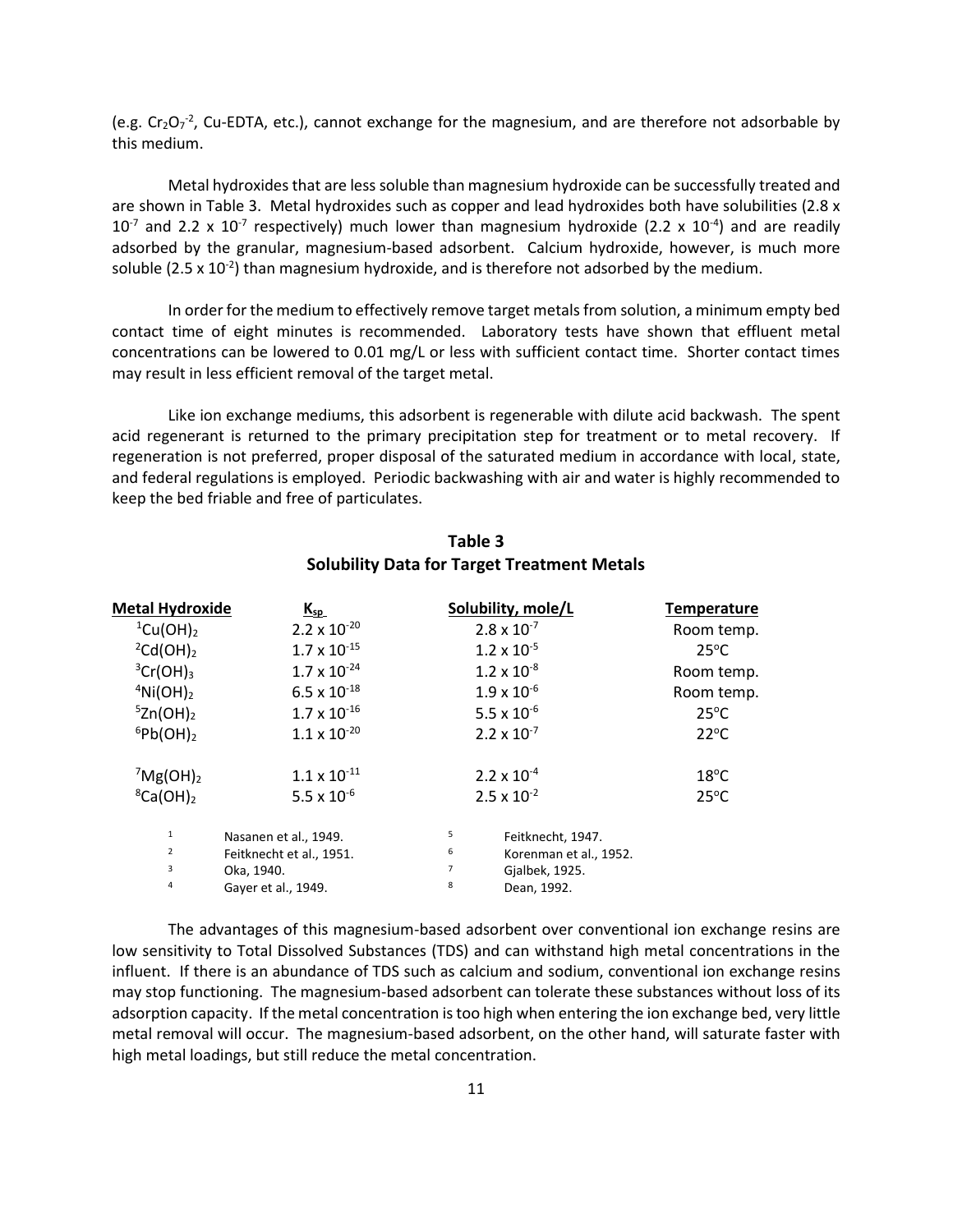#### **CASE STUDIES**

#### *Case Study #1: Electronic Component Manufacturer*

This plant manufactures components for printed circuit boards which introduces copper into their wastewater stream. Chemical precipitation with Mg(OH)<sub>2</sub> topped off with NaOH to increase the rate of neutralization is used to adjust pH and precipitate copper as  $Cu(OH)_2$  at a pH of 8.0. The stream and precipitated metals are dosed with flocculent and fed to a large inclined plate clarifier which removes the bulk of the solids. The copper containing sludge is dried and sold to copper reclaimers while the supernatant is filtered through gravity paper to remove flocculated precipitate prior to discharge to the river. Soluble copper in the discharge water often reached 1.5 mg/L which exceeded their 1.0 mg/L copper discharge limit. As a result, the granular, magnesium-based adsorbent was added as a polishing filter after the gravity paper filter. A schematic of the treatment system is shown in Figure 7.



**FIGURE 7**

Approximately 113.5 kg (250 lbs) of the granular, magnesium-based adsorbent were charged in the filter vessel. The flow rate, which was regulated after installation to provide an eight minute contact time within the bed, was later increased for a six minute contact time in order to treat more wastewater. After one month of testing the magnesium-based adsorbent, 286,525 L (75,700 gal) of wastewater were treated and approximately 0.74 kg (1.64 lbs) of copper was removed. Based on the 113.5 kg of adsorbent in the filter vessel, the theoretical amount of copper that could be adsorbed until saturation was 2.27 kg (5 lbs). The average copper concentration in the effluent was < 0.5 mg/L when using the adsorbent. One reading, however, showed the copper concentration to be 1.36 mg/L which was due to channeling in the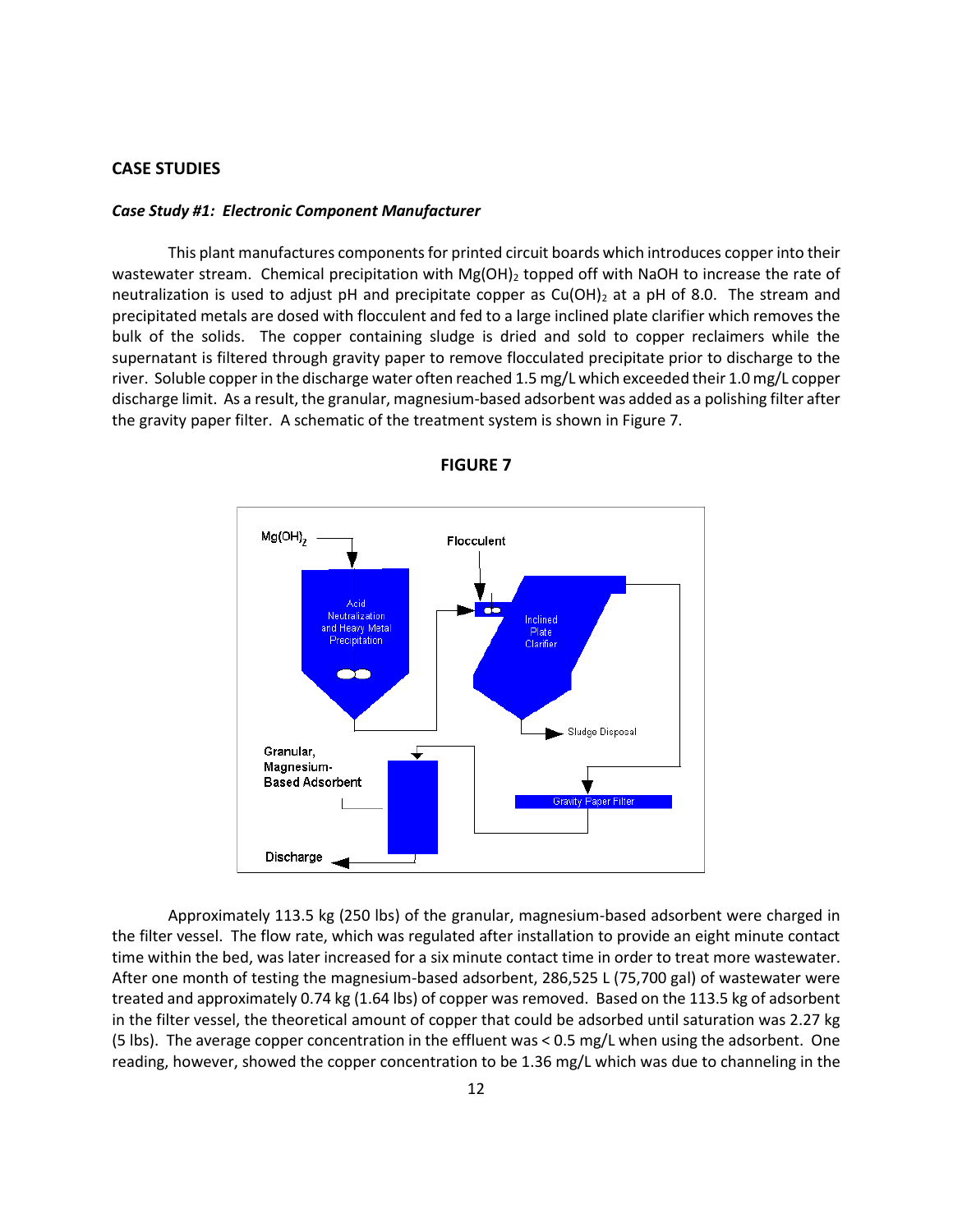bed.

Daily backwashing with fresh water and air was employed which restored good copper adsorption in the subsequent measurements. Figure 8 shows the performance of the granular, magnesium-based adsorbent in the removal of copper from this wastewater stream.

#### **FIGURE 8**



**Case Study #1: Copper Removal Using Magnesium-Based Adsorbent**

## **Case Study #3: Semiconductor Manufacturer**

#### *Case Study #2: Metal Plater for Printed Circuit Boards*

In this second case study, a metal plater for printed circuit boards generates wastewater containing zinc, copper, and nickel from the process. Chemical precipitation using NaOH was not effective in reducing the three target metals to below this facility's discharge limit of 1.0 mg/L and effluent metal concentrations often exceeded 4.0 mg/L. As a result, a filter vessel containing 136 kg (300 lbs) of granular, magnesium-based adsorbent was installed as a polishing filter prior to discharge. Instead of the eightminute contact time recommended, this facility maintained a 5.2 minute contact time within the adsorbent bed. Despite the short contact time, the metal plater did not experience a surge in any of the metal concentrations exceeding 0.98 mg/L. Figure 9 shows the metal concentrations before and after installing the magnesium-based adsorbent.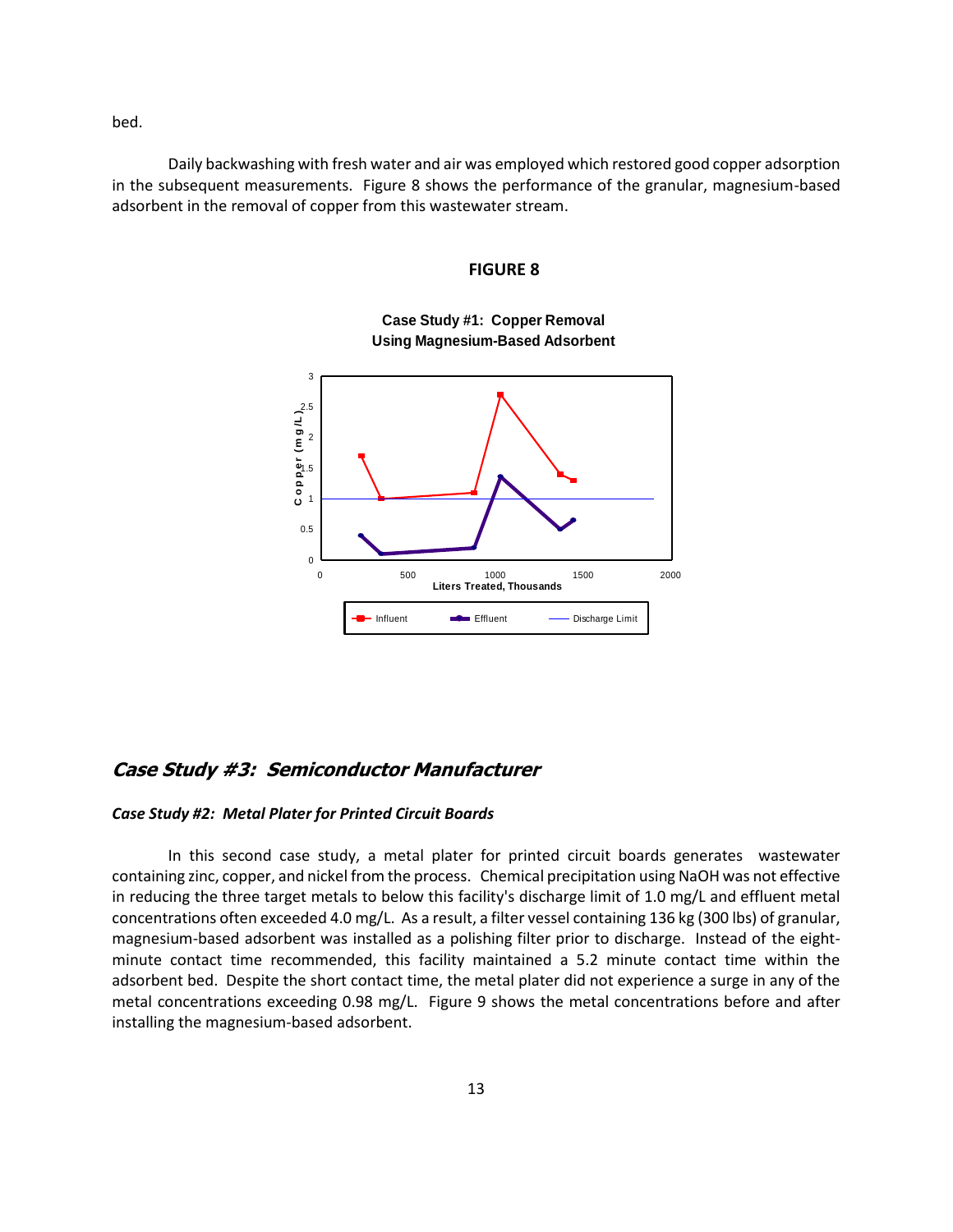

**Figure 9**

#### *Case Study #3: Semiconductor Manufacturer*

This semiconductor manufacturer uses vats of acid to clean and polish metal between chips resulting in acidic rinse water that must be neutralized prior to discharge. The influent is a combination of acidic waste streams -- hydrochloric, nitric, and sulfuric acid -- with a composite pH of 4.0. In their continuous treatment process, a three mix-tank system is employed for acid neutralization with magnesium hydroxide slurry. Approximately 3785 L/min (1000 gal/min) are neutralized to a pH of 8.0 - 9.0 within their sixty minute retention time. Since their target pH is 8.0 - 9.0, the company chose magnesium hydroxide slurry for its buffering ability and safety. With caustic, the company did not want to deal with the safety issues when handling the corrosive material. They also found that a pH adjustment tank was needed after neutralization since caustic did not buffer to a controlled pH like magnesium hydroxide slurry, but often overshot their discharge limit of 6.0 - 11.0. This company currently consumes three truckloads of magnesium hydroxide slurry a month.

#### *Case Study #4: Metal Fabricator for the Electronics Industry*

At this facility, metal is fabricated for electronic components manufacturing. The wastewater generated from the process contains mainly trivalent chromium, which must be treated to meet discharge requirements. In the original treatment, approximately 1.31 kg per 1000 L (10.9 lbs per 1000 gallons) of caustic and 0.24 kg per 1000 L (2 lbs per 1000 gallons) of alum were used to precipitate the chromium. This treatment, however, was only effective in reducing the chromium level down to 1.8 mg/L. The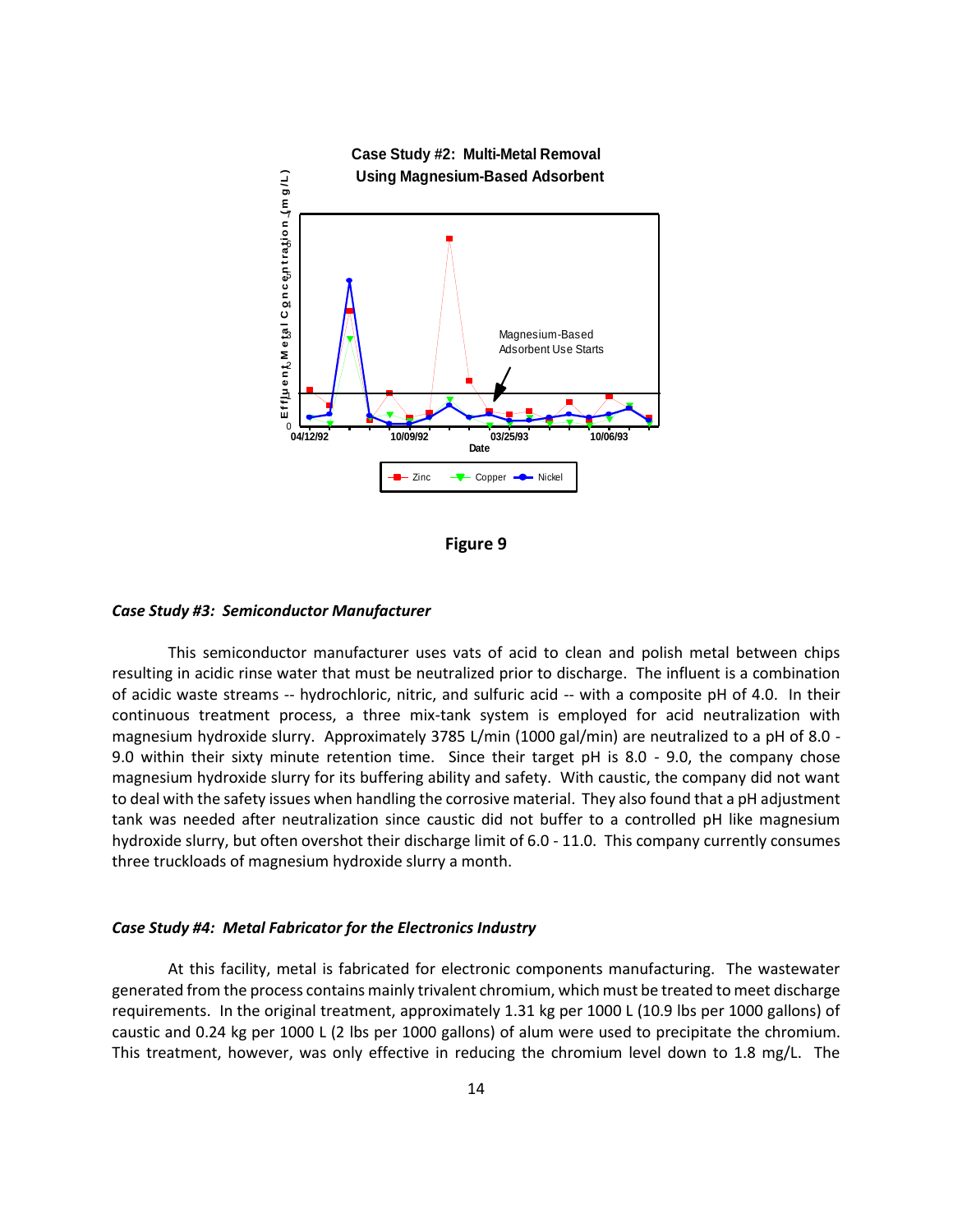amount of sludge generated was 13,620 - 18,160 kg (30,000 - 40,000 lbs) per year, which was subsequently disposed in a landfill.

The company switched to magnesium oxide for chemical precipitation of the chromium. Chemical consumption was reduced as they only used 0.74 kg of magnesium oxide per 1000 L(6.1 lbs per 1000 gallons), and eliminated the need for alum since a better settling precipitate was formed by magnesium oxide. The chromium concentrations in the effluent were <0.2 mg/L while sludge production was reduced to <9080 kg (<20,000 lbs) per year. Switching to a magnesium compound in their treatment system allowed this facility to use less neutralizing agent, eliminate alum, lower the chromium in their discharge, and reduce sludge disposal costs by reducing the amount of sludge generated by 50%.

#### *Case Study #5: Electroplating Facility<sup>1</sup>*

Wastewater from zinc electroplating, chrome dipping, and zinc phosphate baths are generated at this facility. Significant concentrations of dissolved zinc, iron, and chromium are present in the wastewater stream which is neutralized using conventional precipitation methods via caustic. Frequent effluent treatment and disposal problems prompted this facility to test magnesium hydroxide as their primary neutralizing agent.

With caustic, suspended solids were often found in the clarifier overflow and discharged with the effluent. Sludge filter cakes were soft and gelatinous, yielding a 15% to 30% solids cake. Due to the difficulty in dewatering the metal hydroxide sludge, there was increased demand on the filter press and increased maintenance times. Although caustic quickly neutralized the wastewater stream, it produced a poor quality effluent, generated large sludge volumes, and made filtration a very time-consuming task.

As a result, the electroplating facility concluded that magnesium hydroxide slurry would be the best alternative to caustic by improving sludge properties and by providing a good quality effluent. Since the company did not want to greatly modify their current system to accommodate the longer retention time associated with magnesium hydroxide neutralization, caustic was utilized to "top off" the neutralization process. Preliminary testing showed that the magnesium hydroxide/sodium hydroxide combination would still reduce the sludge volume by 60% and settling time by 88%. Figure 10 is a schematic of the treatment process utilizing both alkalis.

<sup>1</sup> Louchart and Papamarcos, 1988.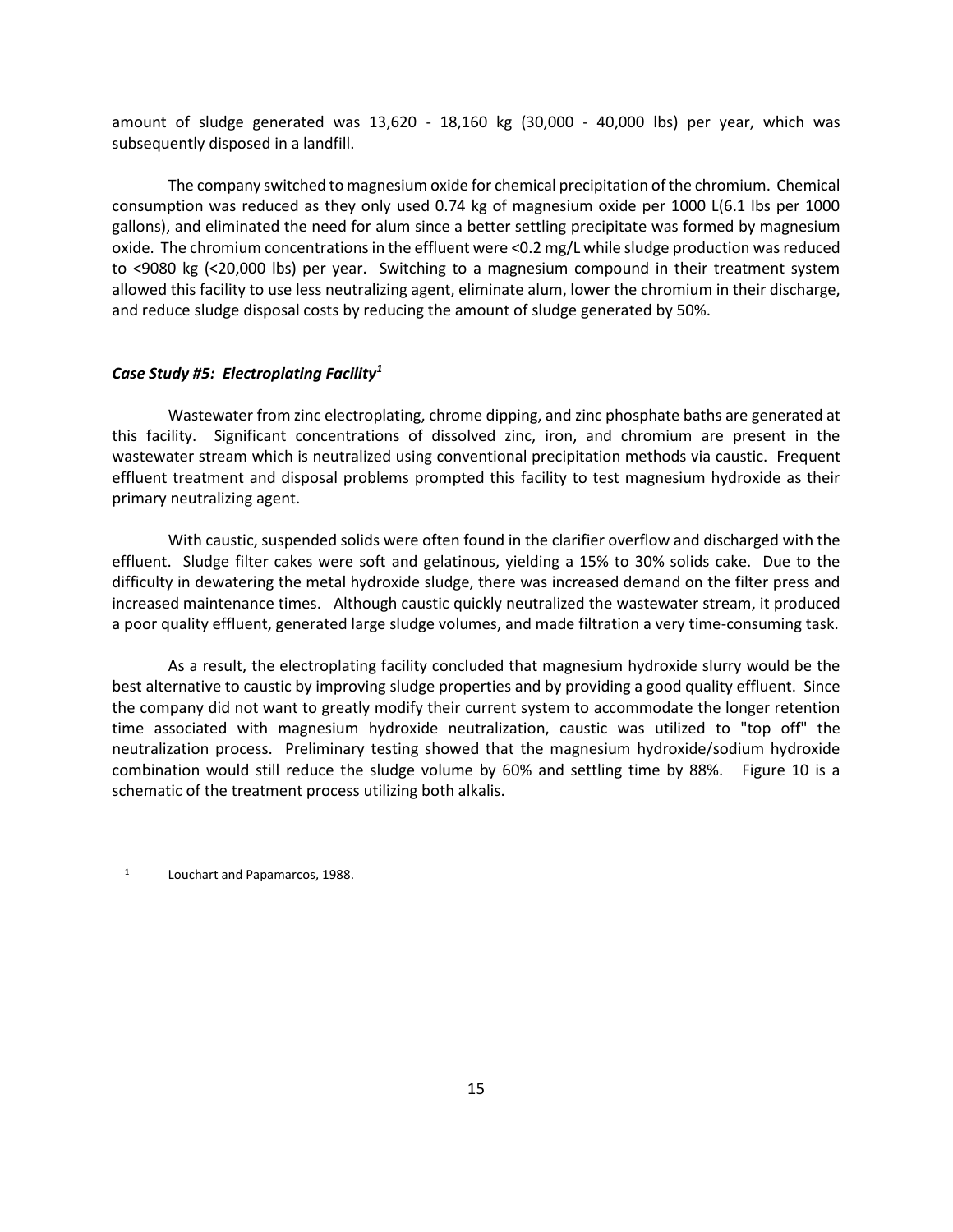

**Figure 10**

Magnesium hydroxide slurry is added to the acid/alkali sump in order to take advantage of the available mixing and retention time. Both acid/alkali and reduced chromate streams are pH adjusted in Tank #1 to a pH of 7.5 to 9.5 using sodium hydroxide or waste acid. Additional mixing and retention time in this tank accommodate the slow reaction of magnesium hydroxide. In Tank #2, the pH is raised to 8.5 to 9.5 with sodium hydroxide since the time for neutralization is only ten minutes.

The treated wastewater is then dosed with an anionic polymer in a flash mix tank prior to clarification in parallel inclined plate clarifiers. The overflow from the clarifiers are discharged to the municipal sewer while the sludge generated is thickened and dewatered using a 25-cubic-foot plate-andframe filter press. The sludge produced by using a combination of magnesium hydroxide and sodium hydroxide yielded a solids content of 27% to 50% which increased with each trial run.

The electroplating facility found that the addition of magnesium hydroxide to their current system improved water quality, decreased sludge volumes, significantly increased sludge density and therefore, settling rates of the precipitate, and increased filterability of the sludge produced. These benefits led to a decrease in filter press cycle times and maintenance, reduced sludge disposal costs, and cutback on chemical costs. Average liquid sodium hydroxide consumption on a monthly basis prior to the addition of magnesium hydroxide was 30,882 L (8159 gallons). After adding magnesium hydroxide, the use of caustic was reduced to 15,727 L (4155 gallons) with the addition of 10,871 L (2872 gallons) of magnesium hydroxide slurry. This reduction in alkali consumption provided a 9% cost savings to the company.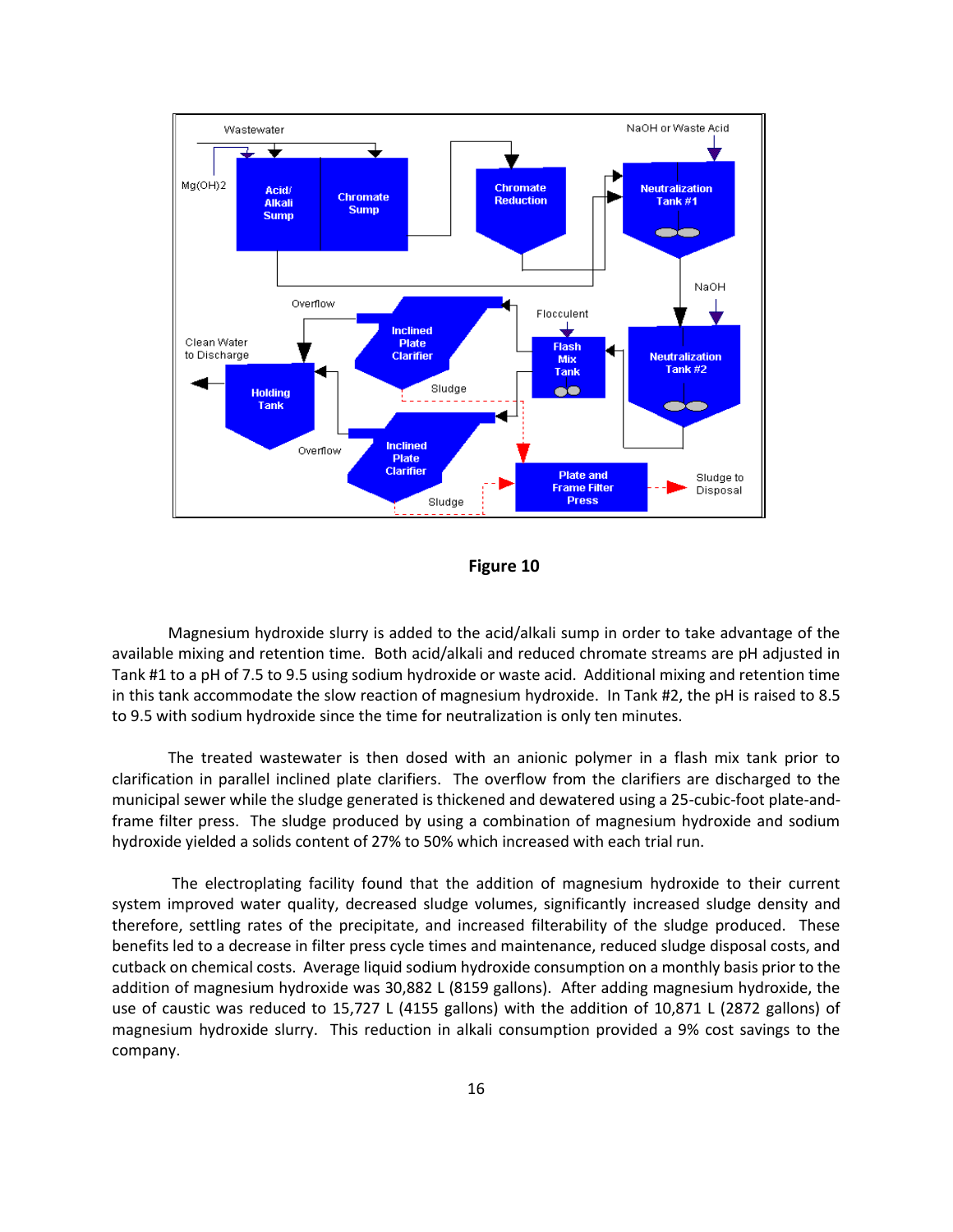Sulfuric acid was eliminated with the addition of magnesium hydroxide since pH excursions were less likely due to buffering at a pH of 9.0. With caustic alone, the facility often overshot the target pH which required pH adjustment with approximately 3028 L per month (800 gallons per month) of raw sulfuric acid. After implementing magnesium hydroxide, the waste pickle liquor generated in the electroplating process satisfied their acid requirements. In addition, polymer costs were reduce by 36% because the incorporation of magnesium hydroxide in the treatment system allowed the company to use a less expensive polymer without compromising the quality of the effluent.

### **CONCLUSION**

As these case studies show, the utilization of magnesium compounds for wastewater treatment in the electronics industry can provide significant economic and operational advantages by reducing chemical, maintenance, and sludge disposal costs. Electronic component manufacturers are looking towards magnesium compounds because of its safe and easy handling properties. As compared to caustic, lime, and soda ash, magnesium compounds are environmentally friendly and pose little threat to human health. Although magnesium compounds are slower reacting than other conventional alkalis, the benefits associated with them, such as safety, providing more neutralization value per pound, removing heavy metals effectively, buffering to a controlled pH, and producing less sludge volume with improved sludge handling, make magnesium compounds attractive alternatives to caustic or lime for acid neutralization and chemical precipitation.